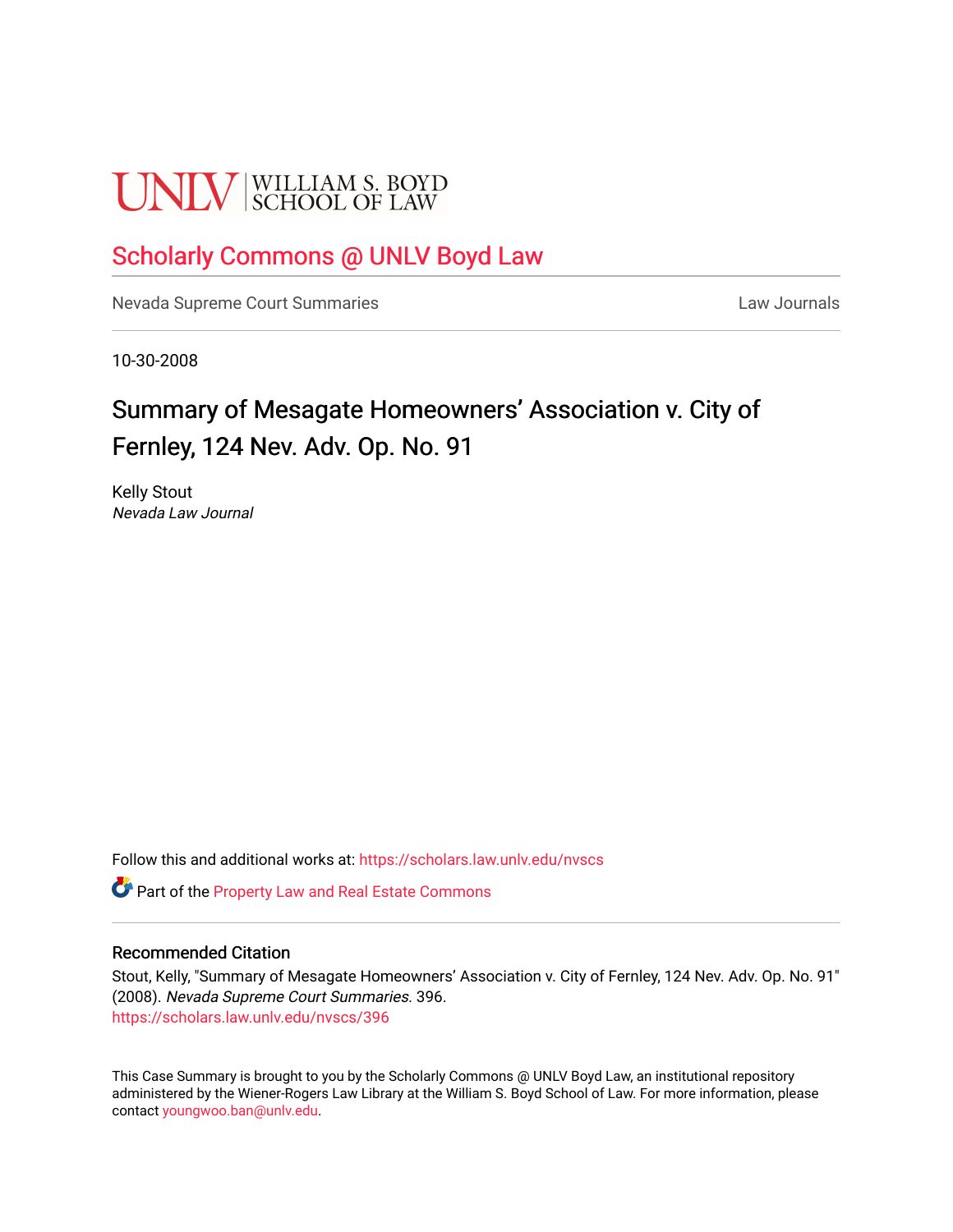### *Mesagate Homeowners' Association v. City of F[er](#page-1-0)nley***, 124 Nev. Adv. Op. No. 91 (Oct. 30, 2008)[1](#page-1-0)**

## **PROPERTY LAW – WRIT OF MANDAMUS**

#### **Summary**

 Appeal from a district court order denying a petition for a writ of mandamus challenging the respondent's issuance of a building permit for a water treatment plant.

#### **Disposition/Outcome**

 Affirmed the district court's order denying the writ of mandamus on the grounds that the matter is not justiciable.

#### **Factual and Procedural History**

 The Environmental Protection Agency mandated that Respondent, the City of Fernley ("City"), reduce the arsenic concentration in its drinking water by July 2009. In response, the City planned to build a water treatment facility abutting Appellant's property. Finding that the finished plans complied with all applicable codes, the City issued an Approval Notice-Design Review letter in July 2007. The approval was subject to thirty-seven additional conditions. After receiving a building permit, the City's Public Works Department began construction on October 4, 2007.

 Appellants, Mesagate Homeowners' Association and four individuals with property abutting the plant ("Mesagate"), opposed the plant's construction on the grounds that it would increase hazardous traffic and airborne carcinogens and lead to a decline in property values. One month after the City granted the building permit, the Appellant filed a petition for a writ of mandamus in district court alleging the City had violated both statutes and building codes while obtaining the building permit for the plant. Specifically, Mesagate alleged that the City failed to comply with City Development Code § 44.020 requiring a sixty-foot right-of-way and did not meet the thirty-seven conditions stipulated in the Approval letter.

 In rendering its decision, the district court focused on Mesagate's harm. Although the court presumed that the plant would have a negative effect on Mesagate's property values, the court denied the writ of mandamus. If found that the harm to the City's citizens if the writ was granted would be much greater than the harm Mesagate if the writ was denied.

Mesagate filed a timely appeal.

#### **Discussion**

 On appeal, Mesagate argued that the district court erred in denying its petition for a writ of mandamus. Specifically, it argued the court should have granted the petition because of

 $\overline{a}$ 

<span id="page-1-0"></span><sup>&</sup>lt;sup>1</sup> By Kelly Stout